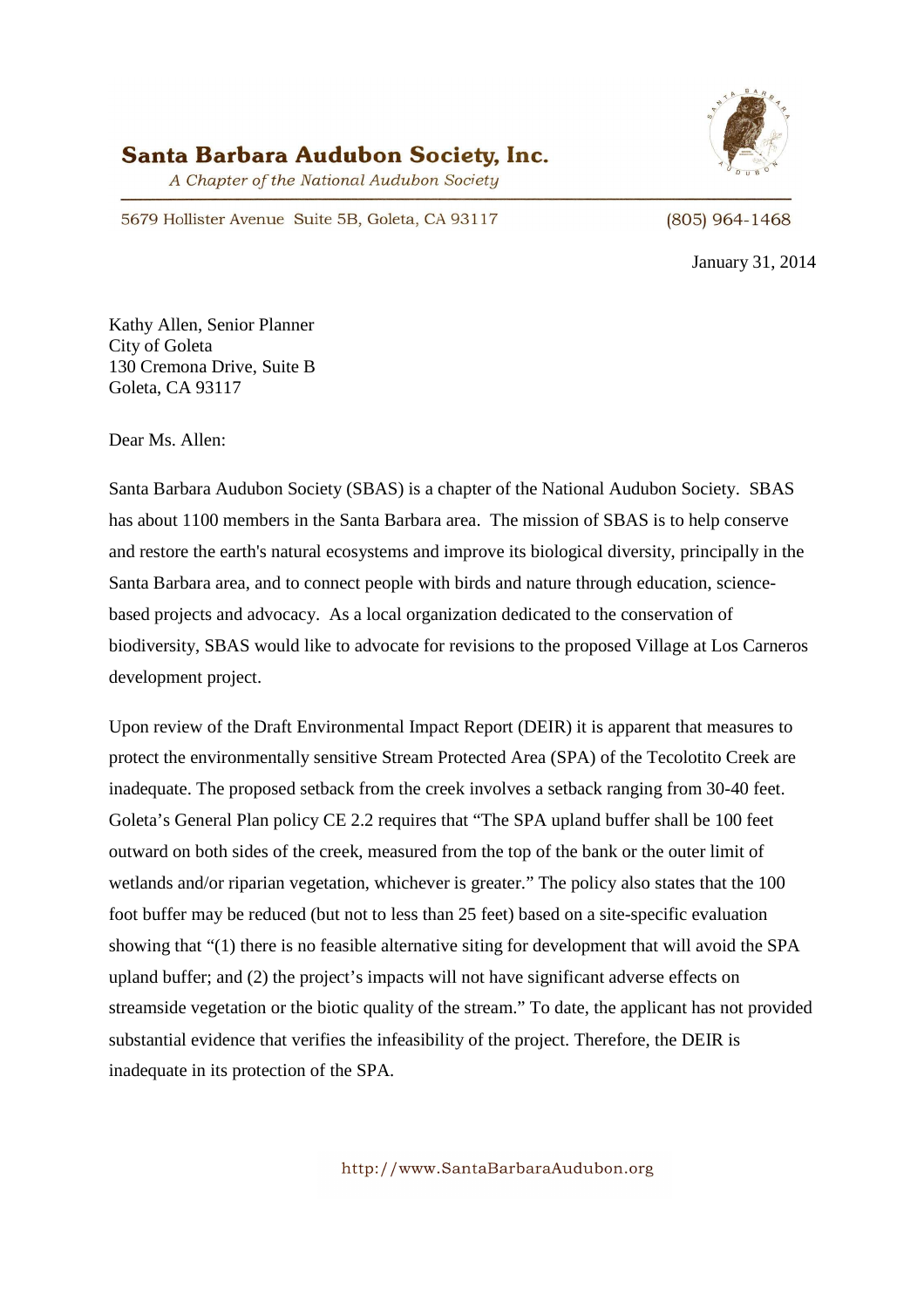The City's DEIR has stated that increasing the proposed development setbacks to 100 feet would defeat the purpose of the project. Reducing the setback to 100 feet would reduce the number of units that the developer could build. According to the DEIR, these are the objectives of the development:

## 2.3 PROJECT OBJECTIVES

The objectives of the Project are to:

1) Provide a mixed use residential development consisting of 465 homes, including 321 units of ownership housing to address the local and regional housing deficit.

2) Provide 70 affordable rental apartments (included within the total of 465 homes) to help address the local affordable housing deficit.

3) Provide 74 market-rate rental apartments to address the rental shortage in the local and regional community.

4) Provide residential housing opportunities within walking distance of existing, adjacent office and research park development to encourage pedestrian and bicycle commuting.

5) Provide a common recreation center including a pool and recreation building for use by the residents.

6) Provide a neighborhood park with a combination of passive and active uses for use to the Project residents and the general public and a public Class I bikeway and pedestrian mall through the Project site.

7) Make minor modifications to the lot lines and zoning between the residential and business park components of the Project site to facilitate proposed development.

8) Reconfigure existing parking and landscaping for the existing business park development to accommodate residential project access roads.

9) Repeal the obsolete Raytheon Specific Plan.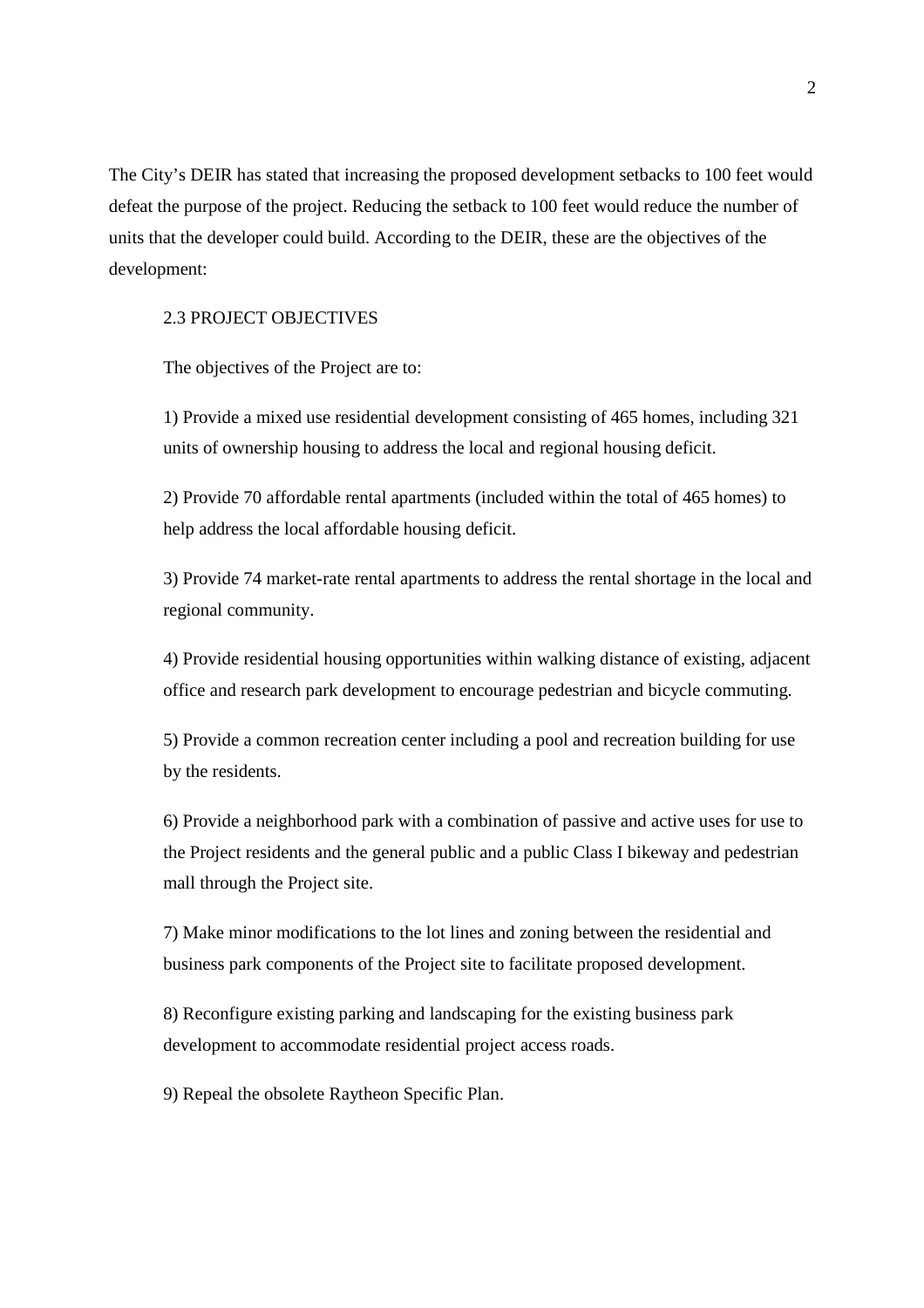Creek setbacks of at least 100 feet are required by Goleta's General Plan policy CE 2.2, as noted above. Adjusting the creek setback to 100 feet, which is the project's alternative 2, would at most affect two of the nine objectives. According to CEQA (California Environmental Quality Act) the EIR must propose alternatives that "would feasibly attain most of the basic objectives of the project but would avoid or substantially lessen any of the significant effects of the project," (section 15126.6). Rejecting alternative 2 then, on the basis that reducing creek setbacks to 100 feet would reduce the number of proposed homes, is not compliant with CEQA policy. If producing fewer units than originally proposed makes the project economically infeasible for any reason, then according to Policy CE 2.2, the city must require the developer to provide supporting evidence in the administrative record.

In addition, SBAS has concerns with projects that could adversely affect local bird species. In this specific project, we are concerned with the project's growth-induced traffic and biological impacts.

Mark Holmgren<sup>1</sup>, a locally recognized expert on the White-tailed Kite<sup>2</sup>, has observed kites for decades in the Goleta Valley. Mr. Holmgren organized the Kite Watch (hereafter KW), which is a citizen-science monitoring organization that focuses on the nesting areas in the Goleta Valley used by White-tailed Kites. When there are enough volunteers available, it also documents breeding season and non-breeding season roosts, winter use areas, and movement corridors used by kites. Kite Watch has been allied with SBAS since 2010. Incidentally, KW also gathers information on other raptor species.

The Village at Los Carneros property was not considered one of the principle nesting areas for kites for many years. Near Los Carneros Road, in the early 1990's, KW observed the roosting and nesting of kites at the Los Carneros Wetland (now Willow Springs Condominiums). This area was illegally graded at a time when kites were roosting there. The development of Willow Springs eliminated all meaningful raptor use of that area. In the late 1980s and 1990s we also observed kite nesting on the former Delco property (now occupied by the Cabrillo Business Park). However, in 2012, prompted by observations of kites crossing Highway 101, KW

<sup>&</sup>lt;sup>1</sup> Please see Mr. Holmgren's Curriculum Vitae in the appendix.

 $2$  The White-tailed Kite is a fully protected special-status raptor species.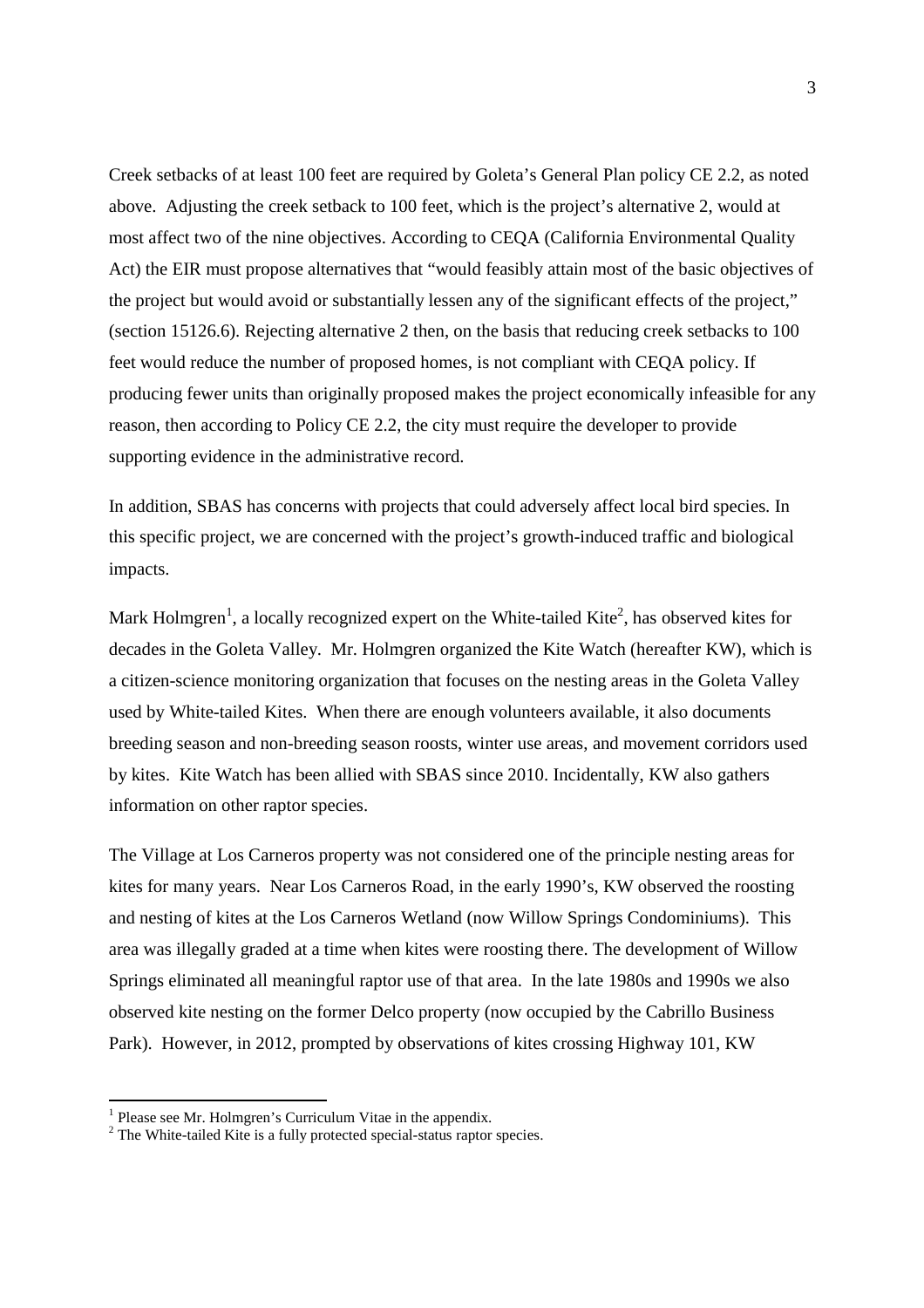initiated direct observations of kites using the Village at Los Carneros site (which we referred to as Raytheon).

We first observed perching of kites near the northwest corner of the Village at Los Carneros site (in the vicinity of 34.43555 -119.86110) beginning on 17 February 2012 and through the 2013 nesting season (last observation was 17 August). In 2013 and to the present, kite numbers are reduced due to low reproduction in 2013 and the ongoing drought, which as the DEIR correctly notes, particularly affects kites.

On 15 March 2012, we observed four White-tailed Kites going to roost at dusk along Tecolotito Creek (at approx. 34.43473 -119.86144). On 2 April, we observed a kite delivering nest materials to a nest structure in a Eucalyptus tree and one member of the pair again roosted in the Tecolotito riparian area. Subsequent observations in April and May indicated that nest was not successful. But kites continued to favor perching in those Eucalyptus trees near the NW corner of the Village at Los Carneros site though the summer of 2012.

We also observed Cooper's Hawks, Red-tailed Hawks, and Red-shouldered Hawks along Tecolotito Creek in spring and summer 2012. This information demonstrates that the DEIR inadequately characterizes White-tailed Kite and other raptor occupancy in the project area. The project area is nesting habitat for White-tailed Kites. The Eucalyptus is known to support Redtailed Hawks and White-tailed Kites nesting or intending to nest in them.

We concur with statements in the DEIR concerning the capacity of Tecolotito Creek as a corridor for mammals alleviating some of the effects of fragmentation between open spaces in Goleta north and south of the railroad/Highway 101 barrier. The Tecolotito Creek corridor is critical for gene flow and re-colonization among small mammal populations north and south of Highway 101. The width of the creek corridor and the buffer, which is where passage of small mammals occurs, not only should be protected but should be expanded and managed in a manner that sustains a small mammal populations. SBAS believes that a 100 foot buffer on each side of the riparian edge is the minimum acceptable design for this project. Anything smaller than 100 feet has the potential to limit the movement of California Vole populations, thereby further fragmenting the vole populations in North and South Goleta. The importance of this corridor's effectiveness extends beyond those populations adjacent to the highway and the railroad tracks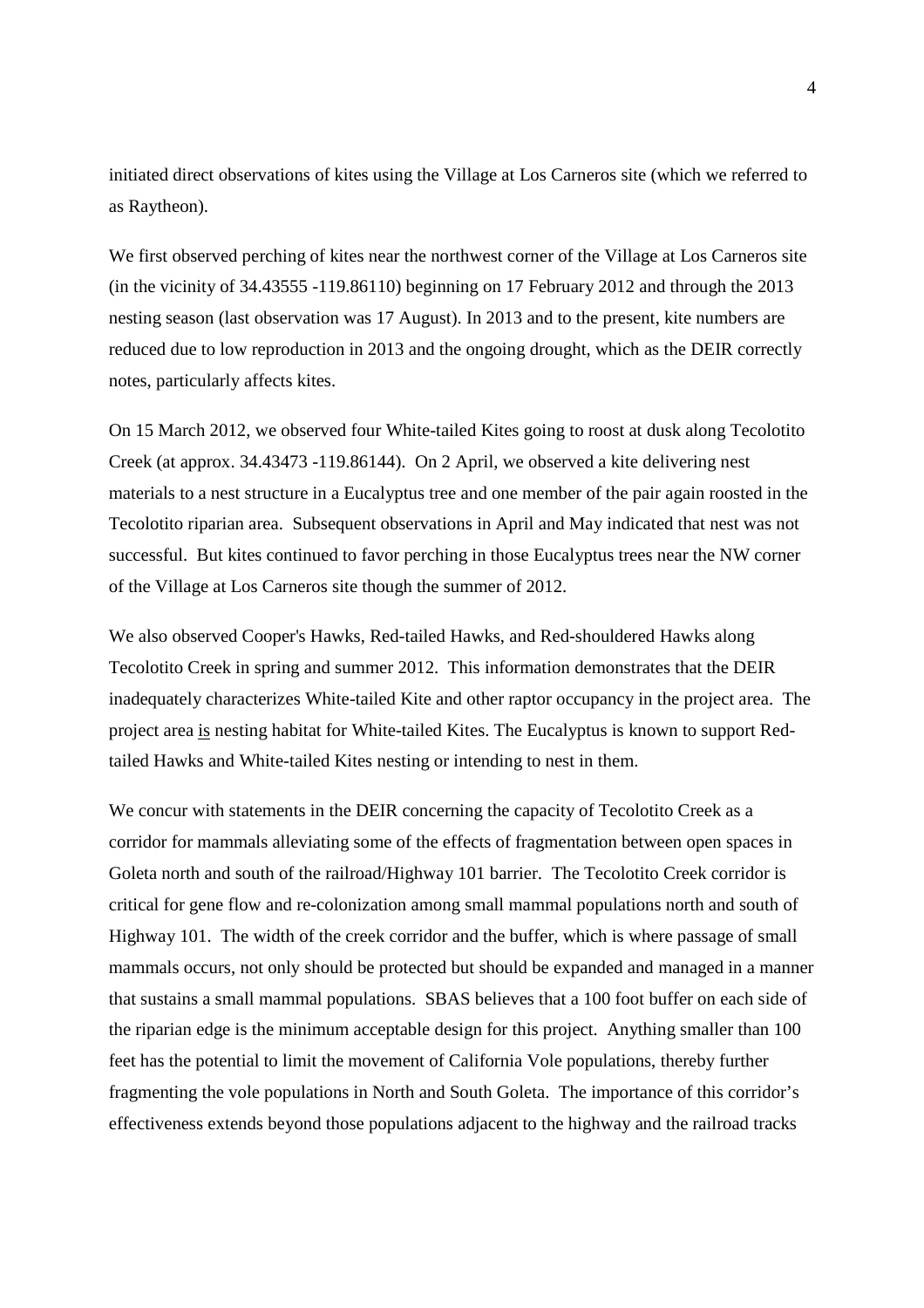(Village at Los Carneros and Bishop Ranch). The Tecolotito Creek corridor is vital to maintaining healthy vole population on both sides of the railroad/Highway 101 barrier. The success of White-tailed Kites is highly dependent on having a sufficient vole population, as the DEIR correctly notes.

For these reason, SBAS believes that impacts of the Village at Los Carneros Project to raptor nesting and animal passage through the Tecolotito Creek corridor amount to Class I impacts. The bridge over Tecolotito Creek is an impediment that further exacerbates the challenges to animal movements. The DEIR is inadequate in that it does not sufficiently identify or mitigate these impacts.

In conclusion, the developer has not provided sufficient evidence justifying the reduced creek setback. The proposed objective of 465 units, under CEQA guidelines, should be considered an untenable part of the developer's objectives unless they provide evidence to the contrary. Otherwise, the DEIR is inadequate. SBAS supports Alternative 2, which includes the 100 foot buffer zone required by the Goleta General Plan and which protects Tecolotito Creek. If the city is to be in compliance with General Plan policy CE 2.2 it must require a 100 foot setback from the creek, require evidence supporting the necessity of a reduced setback, or deny the proposed project until it is in compliance with city policy. As the DEIR stands, it is inadequate.

Thank you for the opportunity to comment in this important project.

Yours truly,

 $2 - 2 - 7$ 

Kevin Lamb Member SBAS Conservation/Science Committee

Date Holugner

Mark Holmgren Member SBAS Conservation/Science Committee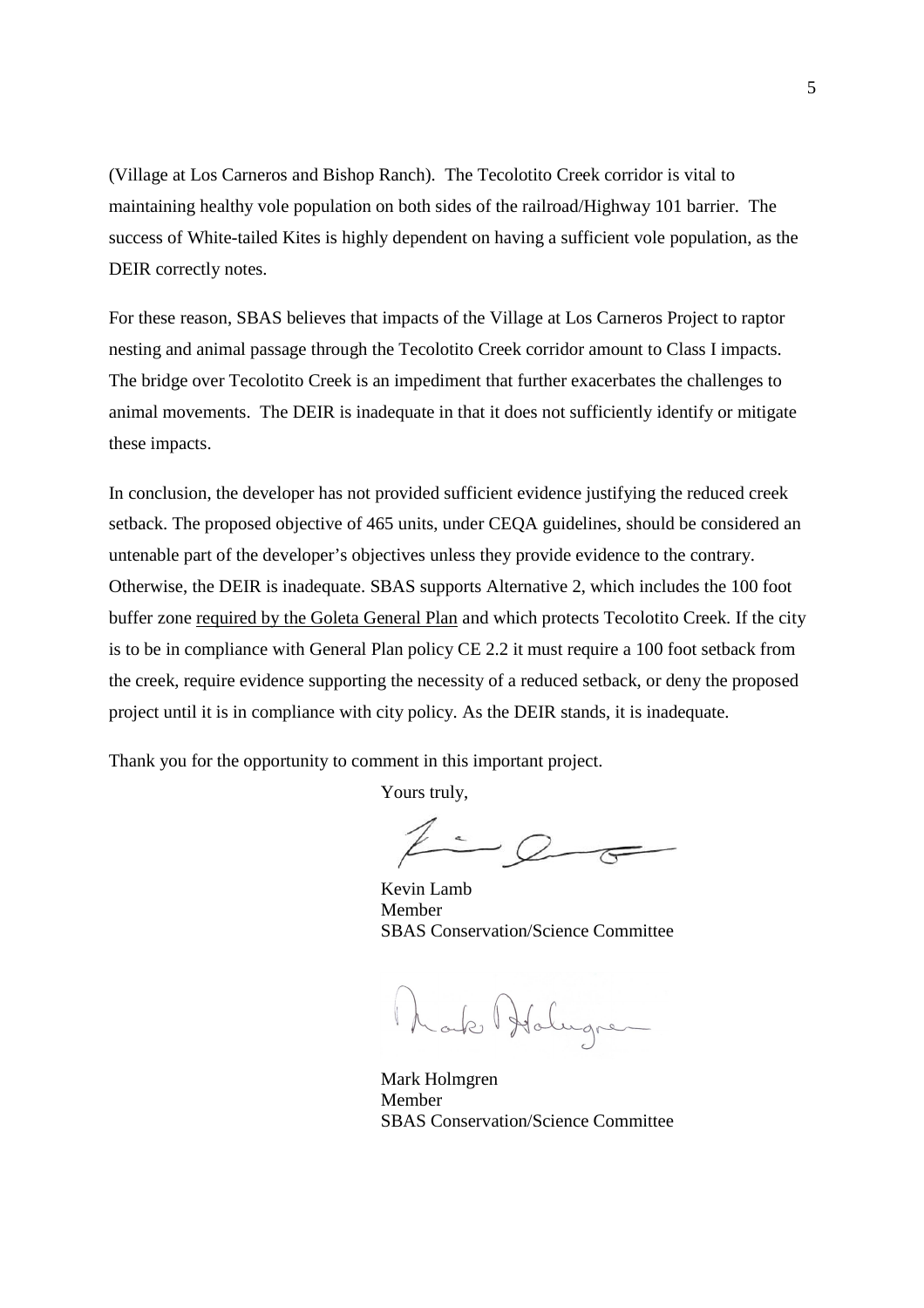Stephen gr the

Stephen J. Ferry Co-President Santa Barbara Audubon Society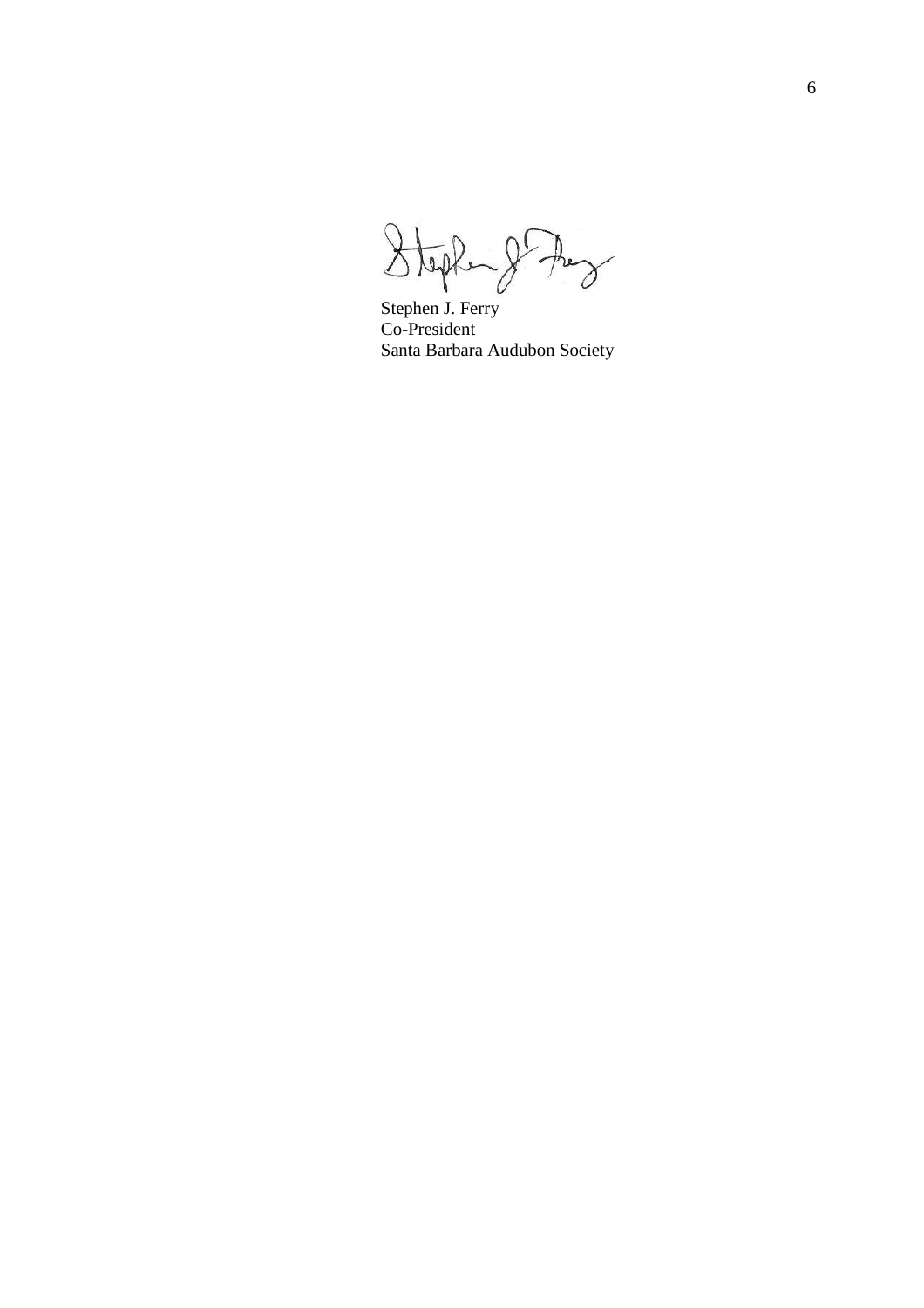### **APPENDIX**

### CURRICULUM VITAE

### of

### **MARK ALAN HOLMGREN (Retired)**  P.O. Box 13862 Santa Barbara, California 93105 (805) 680-4045 mobile maholmgren@yahoo.com

| <b>EDUCATION</b> | University of Kansas, Lawrence. 3 years graduate studies 1981-1984. |
|------------------|---------------------------------------------------------------------|
|                  | University of Colorado, Boulder. B.A. 1979.                         |

| <b>POSITIONS</b> | 1995-2010 | <b>Associate Director and Vertebrate Collections</b>                                              |
|------------------|-----------|---------------------------------------------------------------------------------------------------|
|                  |           | Curator, UCSB Center for Biodiversity and Ecological                                              |
|                  |           | Restoration                                                                                       |
|                  | 1987-1994 | Museum Scientist, UCSB Vertebrate Museum                                                          |
|                  | 1984-1987 | Staff Research Associate, UCSB Biological Sciences,                                               |
|                  |           | Vertebrate Museum and Human Anatomy Lab                                                           |
|                  | 1981-1984 | Teaching Assistant, Human Anatomy, University of<br>Kansas                                        |
|                  | 1980      | Museum Intern, Section of Birds, Carnegie Museum<br>of Natural History, Pittsburgh, Pennsylvania. |

#### PUBLICATIONS

- 1. "Trends in Riparian Bird Abundance on Vandenberg Air Force Base, California". N. Seavy, M. Holmgren, M. Ball, G. Geupel. submitted Sept 2011 to *Journal of Field Ornithology*
- 2. The distribution and abundance of Southwestern Willow Flycatchers on the lower Santa Ynez River, California. 2003. C. Farmer, S. Rothstein, and M. Holmgren. *Studies in Avian Biology* 26: 30-35.
- 3. Sexual dichromatism in the plumage of juvenile Brown-headed Cowbirds. Summer 2000. Farmer, C., and M. A. Holmgren. *Journal of Field Ornithology* 71: 429-436.
- 1. "A Plan for the Preservation and Stewardship of San Marcos Foothills" with M. Kelly, T. Stone. San Marcos Foothills Coalition, Santa Barbara, July 2001.
- 5. "Changes in Habitats and Bird Populations in Santa Barbara County" in The Status and Distribution of the Birds of Santa Barbara County, California. P.E. Lehman author, May 1994.
- 6. (Editor of) "The Status and Distribution of the Birds of Santa Barbara County, California". P.E. Lehman author. May 1994. Fundraising, publication.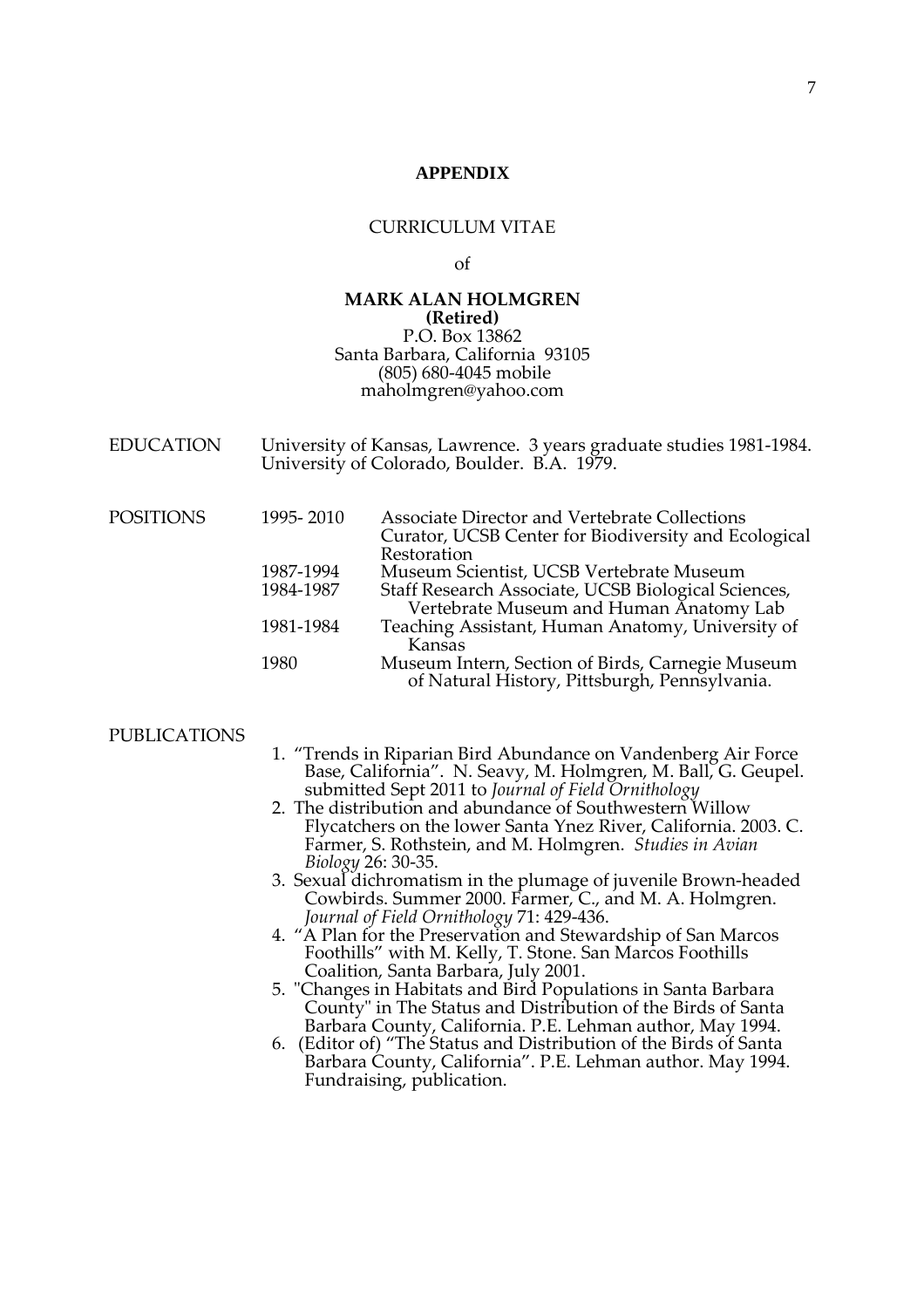### CONTRACT REPORTS AND ENVIRONMENTAL DOCUMENTS

 UCSB Campus Wetlands Management Plan, Part II, Vertebrate Resources of West and Storke Campuses (with

Lawrence E. Hunt and Eric Schultz), UCSB Vertebrate Museum Environmental Report No. 1, draft report 1988.

- Biological Evaluation of a Toro Canyon Oak Woodland. Prepared for the Division Environmental Review, County of Santa Barbara, California (with K. Rindlaub). 1988.
- Vertebrate Resources in the Carpinteria Ocean Bluffs vicinity. Prepared for the City of Carpinteria, California. 1988.
- An Assessment of Biological Resources of Bobcat Springs with Emphasis on Birds of Prey. Prepared for Division of Environmental Review, County of Santa Barbara, California. 1990.
- The Abundance and Distribution of **Belding's Savannah Sparrow in Goleta Slough**, Santa Barbara County, California. with K. Burnell. November 1992.
- Holmgren, M., Z. Labinger, and J. Greaves. Proposed Riparian Mitigation Sites along the Santa Clara River, Ventura County, California. [Draft] Report Prepared for the California Department of Transportation, Los Angeles. 1993.
- Historical and Current Status of **Snowy Plovers in the Coal Oil Point Reserve Vicinity**, Goleta, California, (with Krista Fahy) for the UC Natural Reserve System. 1993.
- The Abundance and Distribution of **Belding's Savannah Sparrows** at Goleta Slough, Santa Barbara County, California. with D. Kisner. August 1994.
- Carpinteria Bluffs Biological Resources and Environmentally Sensitive Habitats. 1997. Gevirtz, E., M. Holmgren, and R. Philbrick. Prepared for the City of Carpinteria, Santa Barbara County, California. Condor Environmental Planning Services, Santa Barbara.
- Distribution and Habitat Associations of Six Bird Species of Special Concern on Vandenberg Air Force Base, Santa Barbara County, California. 1999. Holmgren, M.A. and P.W. Collins. University of California at Santa Barbara Museum of Systematics and Ecology Environmental Report No. 7.
- Initiation of a Long-term Ecological Monitoring Project: Avian Point Counts and Habitat Assessment in Riparian Communities in 1998 at Vandenberg Air Force Base, California. 2000. Gallo, J., J. Scheeter, M. Holmgren, and S. Rothstein. University of California Santa Barbara, Museum of Systematics and Ecology, Environmental Report No. 13.
- Distribution and Abundance of **Southwestern Willow Flycatchers on Vandenberg Air Force Base and the Lower Santa Ynez River**, 1995-2003. 2003. Farmer, C., M. A. Holmgren, and S. I. Rothstein. Ecology, Evolution, and Marine Biology, University of California, Santa Barbara, California.
- County Lands Inventory with Enhancement Opportunities 2005. Natural Resources Advisory Committee, Second Supervisorial District of Santa Barbara County, California. Principal coauthor, with R.L. Couch.
- Land Management Plan for Burton Mesa Ecological Reserve. with E. Gevirtz, M. Carroll, K. Burton, P. Collins, L. Spanne, and A.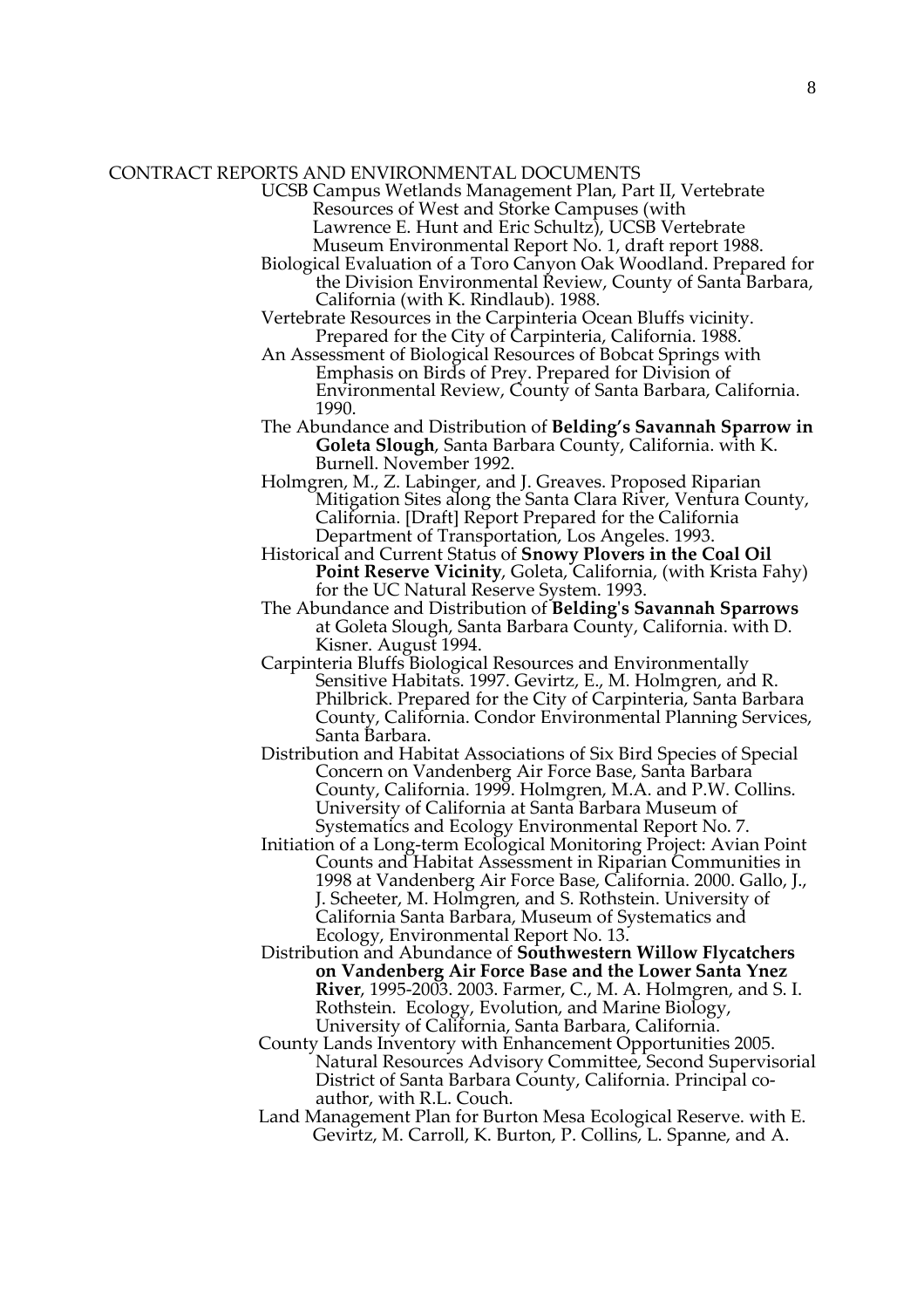Nelson. 2005. Prep. for The Resources Agency, Calif. Department of Fish and Game. Condor Environmental Planning Services, Inc., Santa Barbara.

### OTHER ACTIVITIES

- Endangered Species and Sensitive Ecosystem monitoring and surveying. **Least Bell's Vireo productivity and Brownheaded Cowbird removal** on the Santa Clara River, Ventura County, California. 1990-1993. Experience also with **Willow Flycatcher, Bald Eagle, California Least Tern, Belding's Savannah Sparrow, Snowy Plover**; monitoring on Lake Cachuma, Goleta riparian systems, wintering waterfowl in the Goleta Valley, many others.
- Status and Problems of **Willow Flycatcher Management on the Santa Ynez River**, Santa Barbara County, California. Invited speaker for The Willow Flycatcher Workshop, San Diego Natural History Museum. 17 November 1995.
- Advisor to municipalities, counties, agencies and conservancy groups on variety of issues including endangered or sensitive vertebrate species, riparian restoration and enhancement, fire abatement techniques, hydrological impacts to vertebrate habitats.
- Founding member of **Natural Resources Advisory Committee** (NRAC) for Santa Barbara County 2nd District Supervisor Susan Rose. 2000-2006.
- **Ecological Restoration Design**. Coordinate designs for vertebrate objectives in Center for Biodiversity and Ecological Restoration projects; monitor restoration results for vertebrate performance. Conducted 14-year riparian restoration effort on local Goleta creek.
- Ecological Monitoring. Designed and execute **long-term vertebrate monitoring programs on UCSB Campus** restoration projects. **Long-term riparian bird monitoring study for Vandenberg AFB,** 1998 to 2005.
- **White-tailed Kites**. Archivist for roosting and breeding records for the Goleta and Santa Barbara areas since 1987. Designed and Coordinated intensive **community volunteer program** monitoring breeding and roosting of the Goleta population of kites, 1998. Prepared '**White-tailed Kites Near Orcutt in September 1999',** a study for the County of Santa Barbara.
- President (and Board Officer) and founding member of the **San Marcos Foothills Coalition**, an open space preservation effort, since 1998.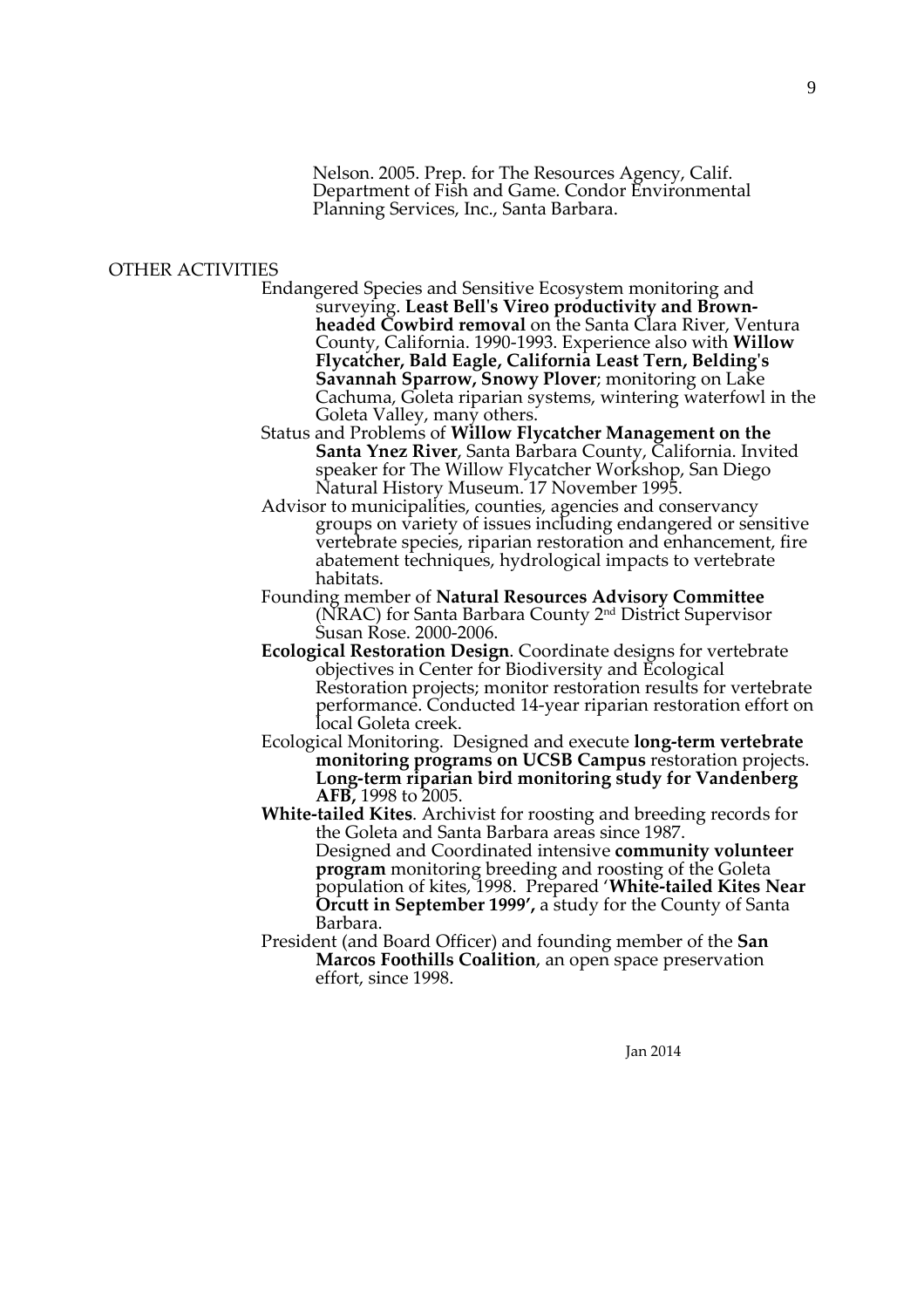# **Curriculum Vitae**

# **Kevin Lamb**

DOB: 3/14/1990 (805) 450-5048 kvieiralamb@gmail.com Mailing Address: 734 Elkus Walk apt. 107 Goleta CA 93117

### **Academia:**

SBCC: Associate in Liberal Arts in Sciences emph. Math and Science Fall 2008-Spring 2009, Fall 2011-Spring 2012 Final GPA: 3.30 UCSB: B.S. Biological Sciences Fall 2012 – Spring 2014 (anticipated)

## **Research Interests:**

My research interests lie in the field of ecology. I am fascinated by trophic interactions, how species have evolved co-dependence, and I want to further understand the variables that control these complex systems. I want to pursue research that will advance the knowledge of how we can anticipate the consequences of changes in biological systems and how they will affect each trophic level. This will help to create models that can be applied to an array of species, ultimately with applications in conservation biology.

# **Research Experience:**

National Audubon Society – Santa Barbara Chapter:

White-tailed Kite Project Intern

February 2012 – September 2013

- Performed weekly bird observation and took rigorous notes on behavior, habitat, and populations of White-tailed kites.

- Notes were made available for use in local conservation efforts.

Marine Science Institute – Parasitology Lab

Undergraduate Assistant

October 2013 – Present

- Perform routine Lab maintenance such as lab organization, preparing chemical solutions, and maintaining equipment.

- Sort through sediment samples to collect and classify invertebrate organisms by taxa.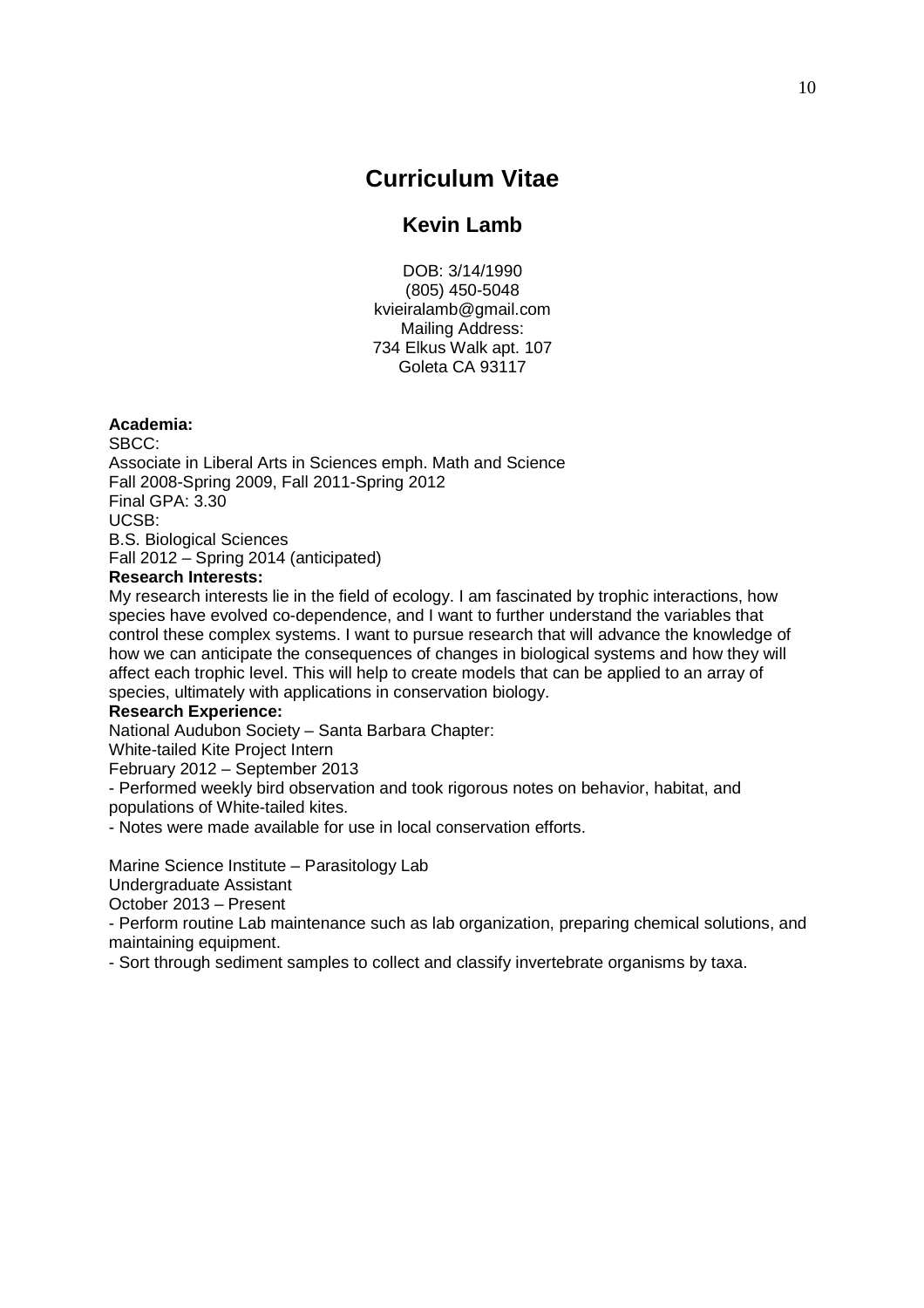- Collect Cerithidea californica snails from the Carpinteria Salt Marsh monthly, prepare and assist in dissections, and record parasite information.

Independent Research

Primary Investigator

- Organize archived White-tailed Kite population data into graphs and tables that can be used in the conservation of county land.

- Establish information about the decline and current state of White-tailed Kites in Santa Barbara.

- Network with local conservation activists to disseminate the data and the information it represents.

## **Presentations:**

Santa Barbara Chapter of the National Audubon Society January 2014

- At the conservation science board meeting, I presented my most up to date findings on Whitetailed Kite populations in Santa Barbara County.

### **Teaching Experience:**

LDS Missionary Service in Rio Grande do Sul, Brazil August 2009 – August 2011

- Plan and teach at least two one hour lessons each day

- Teach and train other missionaries on how to be more effective teachers in weekly training meetings

Boy Scout Merit Badge Counselor: Environmental Science **Oceanography** October 2013 – Present

- Teach local Boy Scouts about oceanography and environmental science

- Help Scouts meet the merit badge requirements through meaningful lessons and experiments

Teaching Assistant EEMB 148 – Stream Ecology Spring Quarter 2014

- Plan and teach discussion section for Stream Ecology

- Help students learn to use JMP statistical software and Microsoft Excel to draw meaningful conclusions from biological data sets.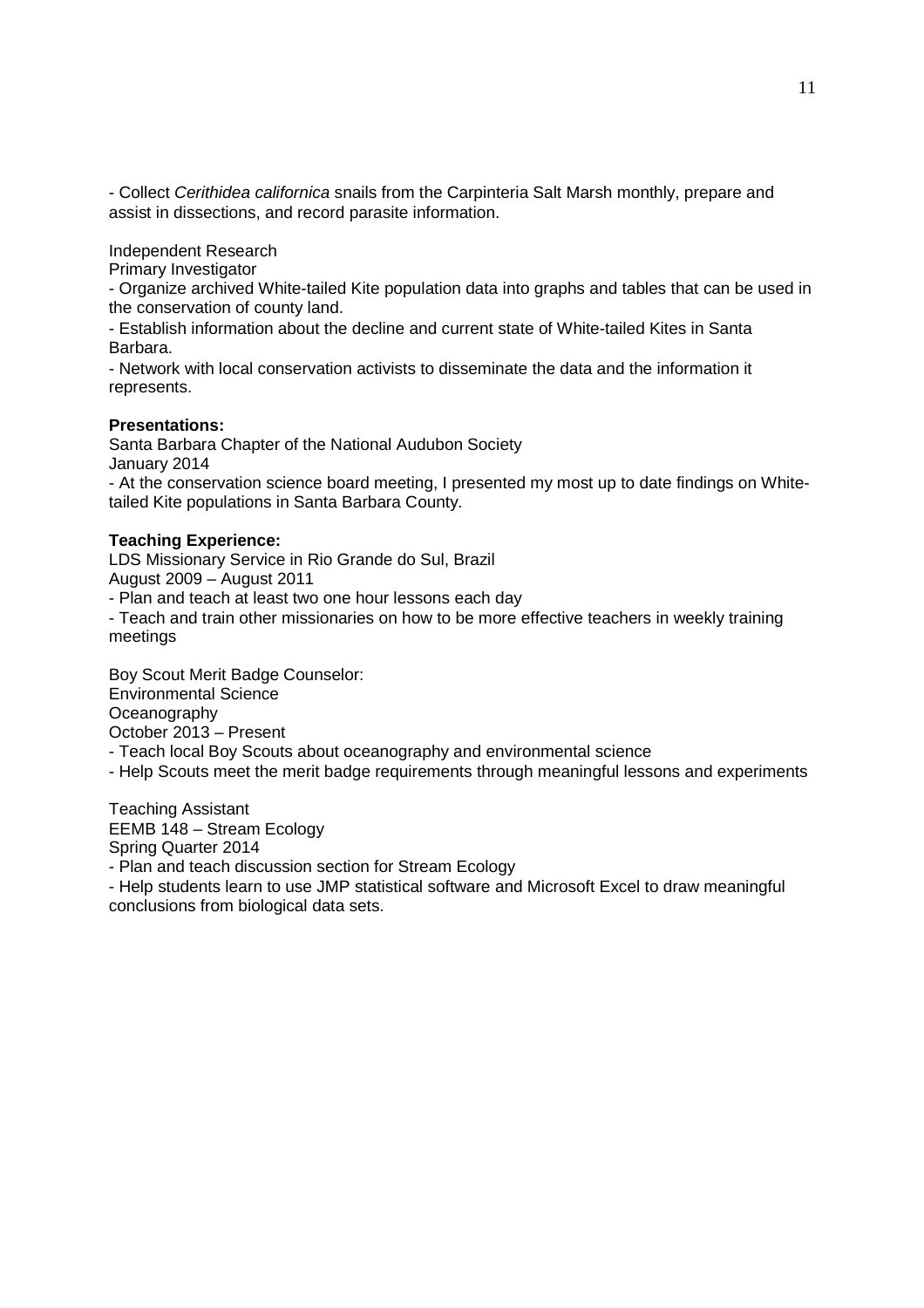### **Scholarships and Fellowships:**

2013: A.F. Nunes Trust Scholarship, \$2500 Lawrence and Lillian Smith Endowed Scholarship, \$3400 2014: (anticipated) NSF GRFP, \$30,000 yearly stipend, \$12,000 tuition grant, 3 year duration **Awards and Honors:**  Eagle Scout March 2008 Veterans of Foreign Wars Eagle Scout Recognition March 2008 SBCC President's Honor Roll December 2008, June 2009, December 2011 **Community service and Volunteer Activities:**  Eagle Scout Project March 2008 - Planned and built extra storage space for the Goleta Valley Boys and Girls Club

LDS Missionary Service in Rio Grande do Sul, Brazil August 2009 – August 2011

- 
- Built houses
- Helped people achieve goals to stop smoking and/or drinking

Santa Barbara Audubon Society Conservation Science Committee

- Research local conservation issues

- Advocate for protection of local environmental resources by writing letters to local decision makers on behalf of the Audubon Society.

### **Recent Professional Experience:**

Integrative Medicine Center of Santa Barbara Medical Assistant

October 2012 – October 2013

- Took blood pressure, heart rate, temperature, height, and weight of patients.

- Answered phones, scheduled appointments, corresponded with insurance companies and suppliers.